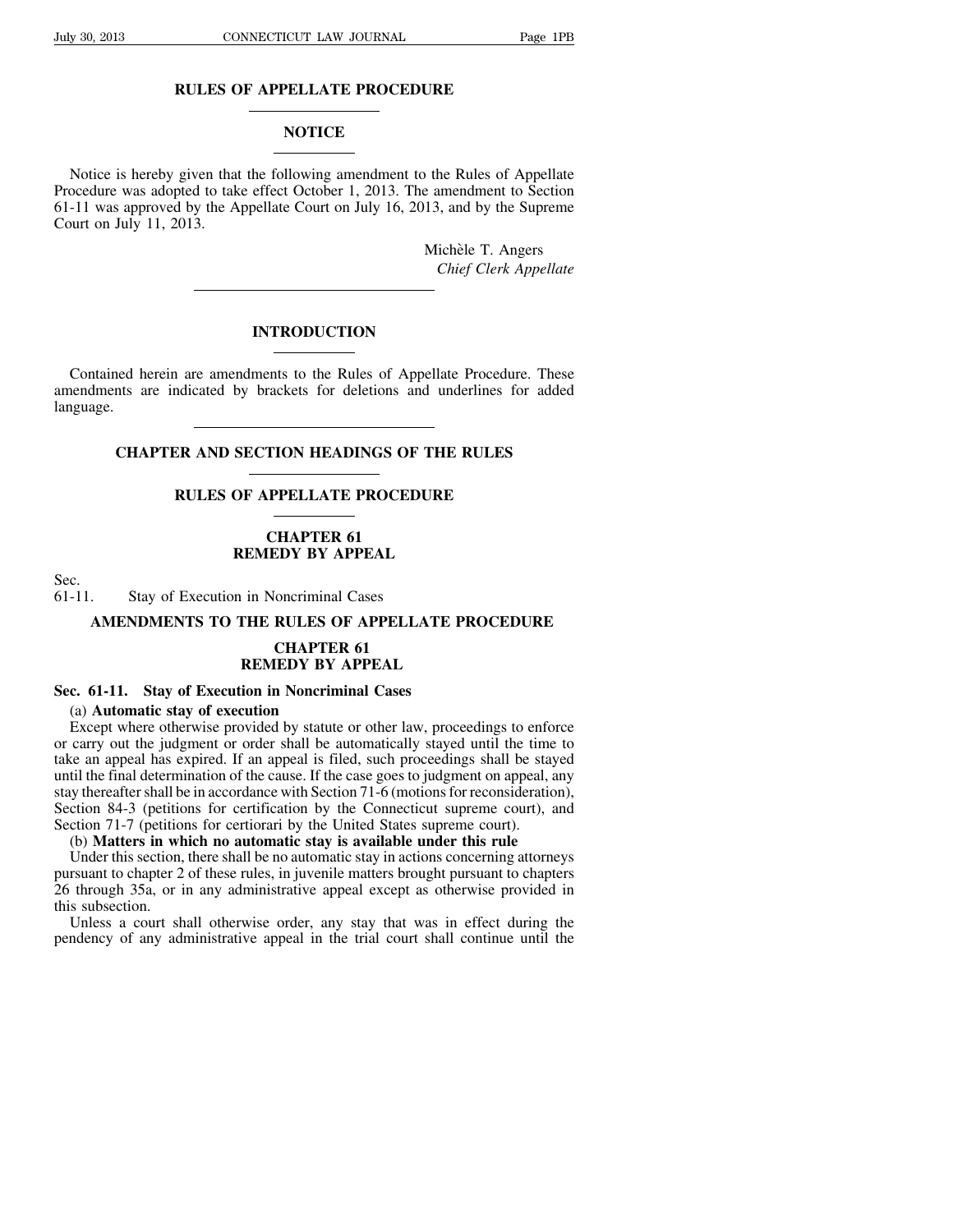filing of an appeal or the expiration of the appeal period, or any new appeal period, as provided in Section 63-1. If an appeal is filed, any further stay shall be sought pursuant to Section 61-12.

For purposes of this rule, ''administrative appeal'' means an appeal taken from a final judgment of the trial court or the compensation review board rendered in an appeal from a decision of any officer, board, commission, or agency of the state or of any political subdivision thereof. In addition to appeals taken pursuant to the Uniform Administrative Procedure Act, ''administrative appeal'' includes, among other matters, zoning appeals, teacher tenure appeals, tax appeals and unemployment compensation appeals.

#### (c) **Stays in Family Matters**

Unless otherwise ordered, no automatic stay shall apply to orders of relief from physical abuse pursuant to General Statutes § 46b-15, to orders for exclusive possession of a residence pursuant to General Statutes §§ 46b-81 or 46b-83 or to orders of periodic alimony, support, custody or visitation in family matters brought pursuant to chapter 25 or to any later modification of such orders. The automatic orders set forth in Section 25-5 (b)  $(1)$ ,  $(2)$ ,  $(3)$ ,  $(5)$  and  $(7)$  shall remain in effect during any appeal period and, if an appeal is taken, until the final determination of the cause unless terminated, modified or amended further by order of a judicial authority upon motion of either party.

Any party may file a motion to terminate or impose a stay in matters covered by this subsection, either before or after judgment is rendered, based upon the existence or expectation of an appeal. Such a motion shall be filed in accordance with the procedures in subsection (e) of this rule or Section 61-12. The judge hearing such motion may terminate or impose a stay of any order, pending appeal, as appropriate, after considering (1) the needs and interests of the parties, their children and any other persons affected by such order; (2) the potential prejudice that may be caused to the parties, their children and any other persons affected, if a stay is entered, not entered or is terminated; (3) if the appeal is from a judgment of dissolution, the need to preserve, pending appeal, the mosaic of orders established in the judgment; (4) the need to preserve the rights of the party taking the appeal to obtain effective relief if the appeal is successful; (5) the effect, if any, of the automatic orders under Section 25-5 on any of the foregoing considerations; and (6) any other factors affecting the equities of the parties.

The judge who entered the order in a family matter from which an appeal lies may terminate any stay in that matter upon motion of a party as provided in this subsection or sua sponte, after considering the factors set forth in this subsection or if the judge is of the opinion that an extension of time to appeal is sought or the appeal is taken only for delay. Whether acting on a motion of a party or sua sponte, the judge shall hold a hearing prior to terminating the stay.

#### (d) **Termination of stay**

In all cases not governed by subsection (c), termination of a stay may be sought in accordance with subsection (e) of this rule. If the judge who tried the case is of the opinion that (1) an extension to appeal is sought, or the appeal is taken, only for delay or (2) the due administration of justice so requires, the judge may at any time, upon motion or sua sponte, order that the stay be terminated. Whether acting on a motion of a party or sua sponte, the judge shall hold a hearing prior to terminating the stay.

#### (e) **Motions to terminate stay**

A motion to terminate a stay of execution may be filed before judgment; if it is, it may be ruled upon when judgment is entered. If such a motion is filed before judgment, or after judgment but before an appeal, it shall be filed in triplicate with the clerk of the superior court. If it is filed after an appeal is filed, an original and